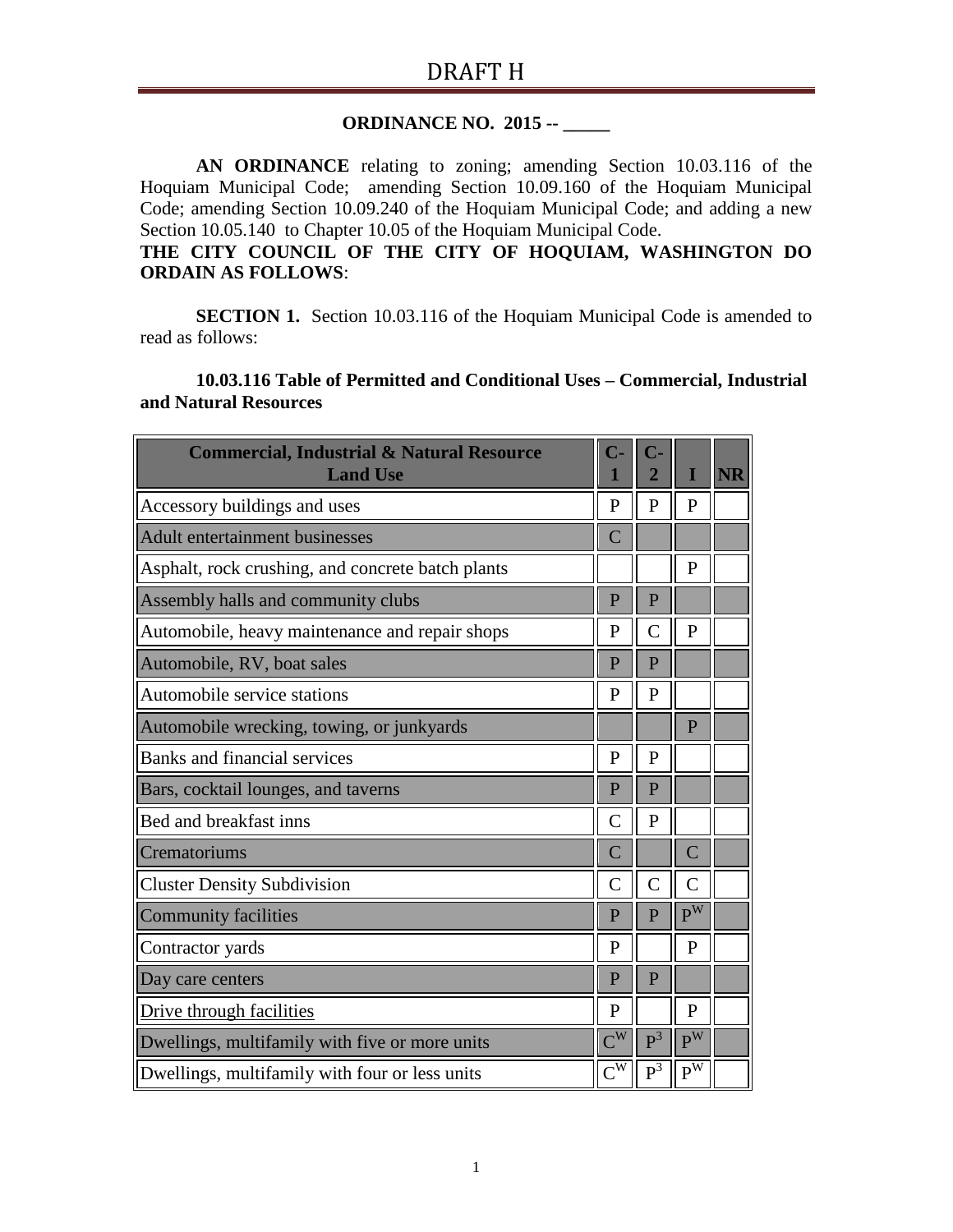# DRAFT H

| Dwellings, single-family               | $\mathbf{P}^1$ | P <sup>1</sup> | $P^w$                   |               |
|----------------------------------------|----------------|----------------|-------------------------|---------------|
| <b>Farmers Market</b>                  | $\mathbf{P}$   | $\mathbf{P}$   | $\mathbf{P}$            |               |
| Food processing                        | $\mathbf{P}$   | $\overline{P}$ | $\overline{P}$          |               |
| Freight terminals                      | $\mathbf{P}$   |                | ${\bf P}$               |               |
| Hazardous waste storage and treatment  | $\overline{C}$ |                | $\overline{C}$          |               |
| Hospitals, medical and dental clinics  | $\mathbf{P}$   | $\mathbf{P}$   | $\mathbf{P}$            |               |
| Industry, heavy                        |                |                | $\overline{P}$          |               |
| Industry, light and within a structure | $\mathbf{P}$   |                | $\mathbf{P}$            |               |
| Live work Unit                         | $\overline{P}$ | $\mathbf{P}$   |                         |               |
| Manufactured office buildings          | $\mathbf{P}$   |                | $\mathbf{P}$            |               |
| Marijuana Processing Businesses        |                |                | $\mathbf{P}$            |               |
| Marijuana Producing Businesses         |                |                | P                       |               |
| Marijuana Retailing Businesses         | $\mathbf{P}$   | $\mathbf{P}$   | $\mathbf{P}$            |               |
| Marina facilities                      | $P^{W}$        | $P^{W}$        | ${\bf P}$               |               |
| Mini-storage facilities                |                |                | $\mathbf{P}$            |               |
| Motels, and hotels                     | $\mathbf{P}$   | P              | $P^{W}$                 |               |
| Office and business parks              | $\mathbf{P}$   |                | $\overline{C}$          |               |
| Outdoor storage                        | $\mathbf{P}$   |                | ${\bf P}$               |               |
| Parking areas, public and private      | $\mathbf{P}$   | $\overline{C}$ | $\mathbf{P}$            |               |
| Parks, public                          | $\mathbf{P}$   | $\mathbf{P}$   | $P^{\overline{W}}$      | $\mathbf{P}$  |
| Personal services                      | $\mathbf{P}$   | $\overline{P}$ | $\overline{P^{W}}$      |               |
| Places for religious worship           | $\mathbf{P}$   | $\mathbf{P}$   | $P^{\overline{W}}$      |               |
| Planned unit developments              | $\mathsf{C}$   | $\mathsf{C}$   | $\mathsf{C}$            | $\mathsf{C}$  |
| Professional services                  | $\mathbf{P}$   | $\mathbf{P}$   | $P^{W}$                 |               |
| Public utilities                       | $P^2$          | $P^2$          | $P^2$                   | $P^2$         |
| <b>Recreational facilities</b>         | $\overline{P}$ | $\overline{P}$ | $\textbf{P}^{\text{W}}$ | $\mathcal{C}$ |
| Residential care facilities            | $\mathbf{P}$   | $\mathbf{P}$   | $C^{\overline{W}}$      |               |
| <b>Restaurants</b>                     | $\overline{P}$ | $\mathbf{P}$   | $P^{\overline{W}}$      |               |
| Restaurants, drive-in                  | $\mathbf{P}$   |                | $C^{W}$                 |               |
| <b>Retail sales</b>                    | $\mathbf{P}$   | $\mathbf{P}$   | $P^{\overline{W}}$      |               |
| <b>Retirement Home</b>                 | $\mathbf{P}$   | $\mathbf{P}$   |                         |               |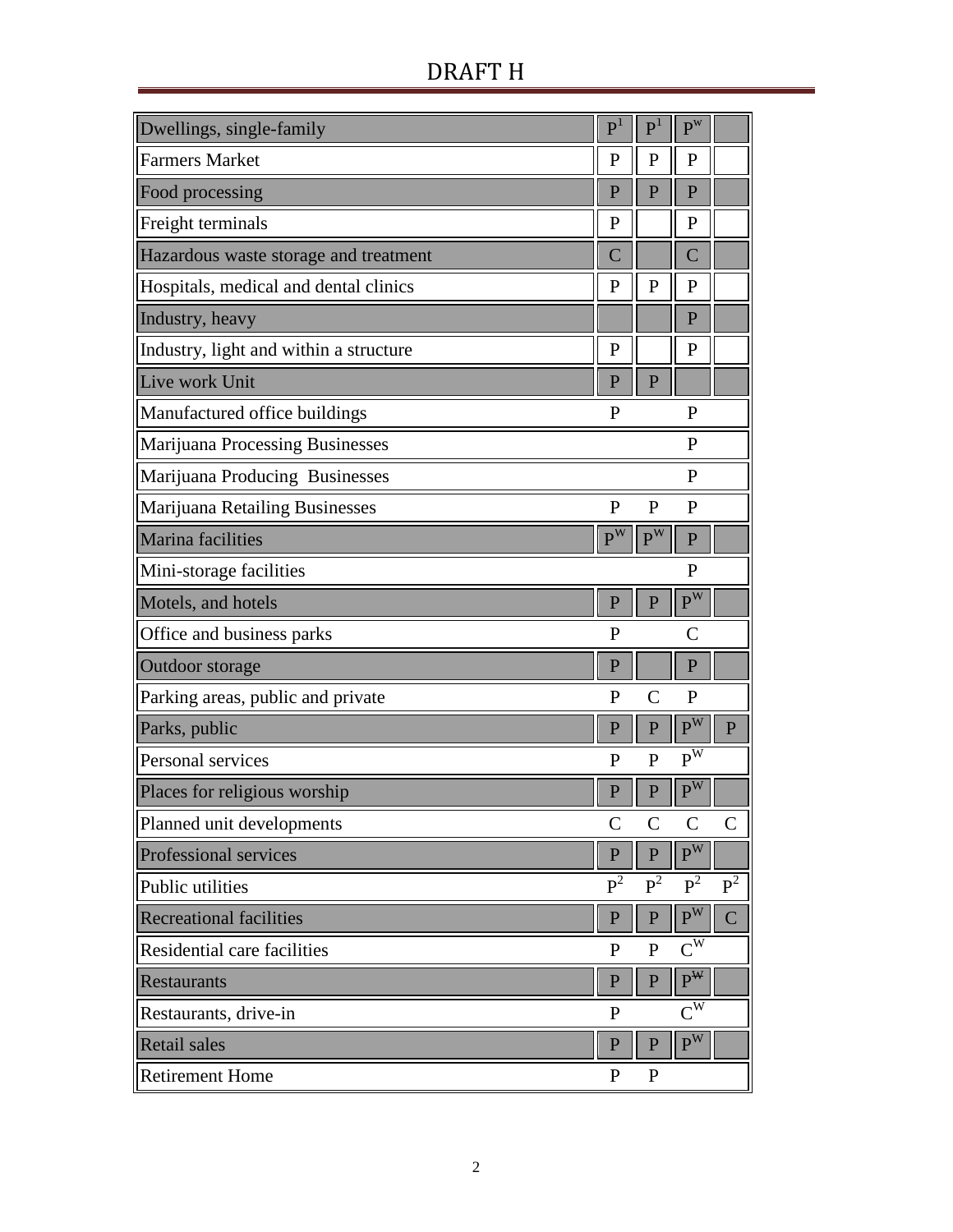## DRAFT H

| Small engine sales, service, and repair                                                                           | P |  | P            |   |  |
|-------------------------------------------------------------------------------------------------------------------|---|--|--------------|---|--|
| Ship terminals, slips, and repair facilities                                                                      |   |  | P            |   |  |
| <b>Timberland Production</b>                                                                                      |   |  |              | P |  |
| Truck and heavy equipment sales and services                                                                      | P |  | P            |   |  |
| Veterinary hospitals and kennels                                                                                  | P |  | P            |   |  |
| Warehousing                                                                                                       | P |  | P            |   |  |
| Wholesale liquefied petroleum sales                                                                               |   |  | $\mathbf{P}$ |   |  |
| Wholesale sales and product distribution centers                                                                  |   |  | P            |   |  |
| Serving the owner, manager, or caretaker of a permitted or conditional use                                        |   |  |              |   |  |
| $\epsilon$ Public utilities that exceed the height limitations of a district require a<br>conditional use permit. |   |  |              |   |  |
| <sup>3</sup> Only if located above a ground floor commercial use.                                                 |   |  |              |   |  |
| <sup>W</sup> Waterfront overlay district only as part of a PUD or mixed use development                           |   |  |              |   |  |
| *Consistent with the requirements of HMC 10.05.020.                                                               |   |  |              |   |  |

**SECTION 2.** Section 10.09.160 of the Hoquiam Municipal Code is amended to read as follows:

### **10.09.160 "O" definitions.**

(1) "Off-premises sign" means a permanent sign not located on the premises of the use or activity to which the sign pertains.

(2) "Off-premises directional sign" means an off-premises sign designed to guide the public to an area, place, business or service without arterial or collector frontage within the city and is consistent with standards in HMC 10.05.130.

(3) "Office and business park" means a large tract of land planned, developed, and operated as an integral facility for a number of separate office buildings and supporting ancillary uses with special attention given to circulation, parking, utility needs, aesthetics, and compatibility.

(4) "Oil" or "oils" means oil as defined in RCW 90.56.010 (17), but does not include bio-diesel, or other similar products.

(4) (5) "Open record public hearing" means a hearing conducted by a single hearing body or officer authorized by the city of Hoquiam. The purpose of the hearing is to create a record through testimony, submission of evidence, and information under procedures prescribed by ordinance or resolution.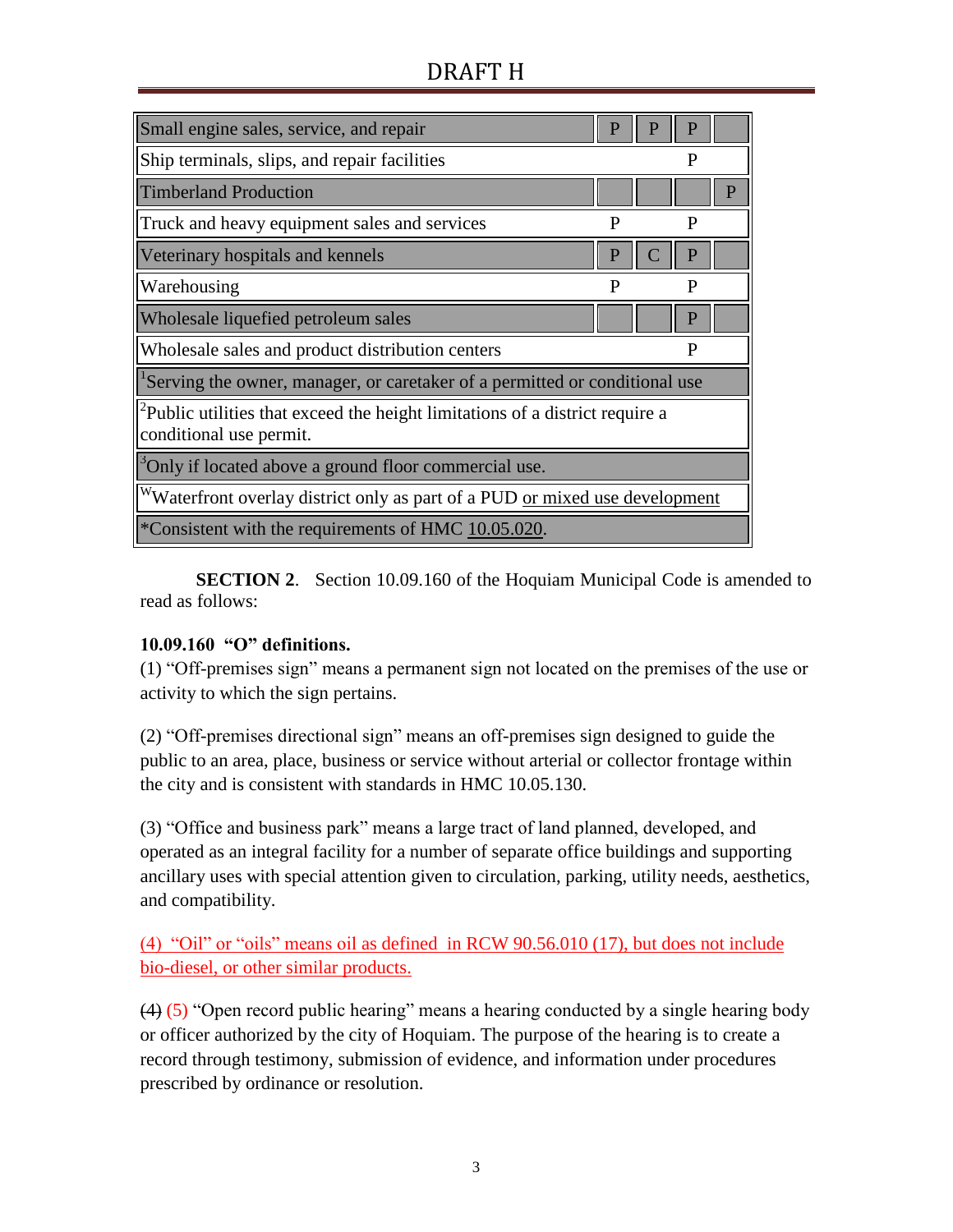(5) (6) "Outdoor storage" means a defined area rented to individuals where equipment or machinery is stored in a secured, fenced area.

**SECTION 3.** Section 10.09.240 of the Hoquiam Municipal Code is amended to read as follows:

#### **10.09.240 "W" definitions.**

(1) "Wall" means any member, or group of members, which defines the exterior boundaries of a building and which has a slope of sixty degrees or greater with the horizontal plane. The height of a wall shall be measured as the two-dimensional height from the average finished grade of the particular architectural building elevation adjacent to the wall to the finished roof plane.

(2) "Wall sign" means any sign attached to or painted directly on the wall, or erected against the wall of a building being parallel or approximately parallel to said wall, and does not exceed a distance of fifteen inches from said wall.

(3) "Warehouse/warehousing" means a facility generally dealing with the active reception and dispersal of goods that are oriented to manufactured products and household goods. A warehouse usually consists of a large multistoried building with loading docks. "Warehouse/warehousing" includes distribution and transfer such as railto-truck and truck-to-truck transfer facilities.

(4) "Wholesale sales" means the sale of goods or commodities, usually in bulk or large quantities and usually at lower cost, to a retailer for resale. Such sales activity takes place in establishments or places of business primarily engaged in selling merchandise to retailers; to industrial, commercial, institutional, or professional business users; or to other wholesalers, acting as agents or brokers and buying merchandise for, or selling merchandise to, such individuals or businesses.

(5) "Wholesale liquefied petroleum sales" means a facility that sells a substance used as a gas for fuel other than oil as defined in Hoquiam Municipal Code Section 10.09.160. The product is stored in the liquid state at the facility.

(6) "Wholesale Oil Storage and Sales" means a facility that stores, transfers, and/or conducts wholesale sales of oil as defined in Hoquiam Municipal Code Section 10.09.160. Wholesale Oil Storage and Sales excludes facilities that store, transfer, and/or sell oil (as defined in HMC 10.09.160) solely for the purpose of retail sales.

(6) (7) "Wholesale sales and production distribution centers" means commodities stored for sale to businesses or brokers.